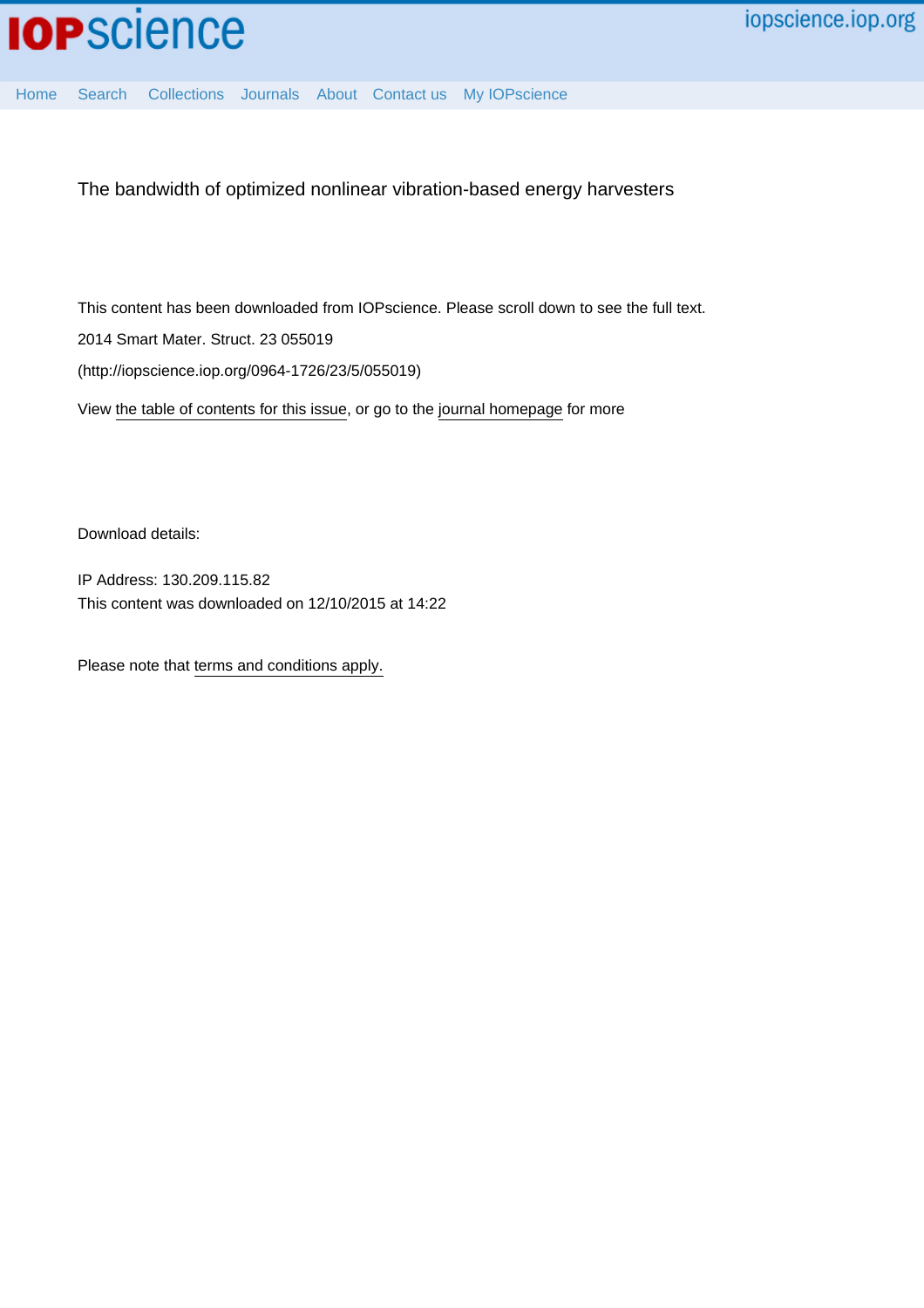**IOP** Publishing

Smart Materials and Structures Smart Mater. Struct. **23** (2014) 055019 (9pp) [doi:10.1088/0964-1726/23/5/055019](http://dx.doi.org/10.1088/0964-1726/23/5/055019)

# **The bandwidth of optimized nonlinear vibration-based energy harvesters**

# **A Cammarano**[1](#page-1-0) **, S A Neild**[1](#page-1-0) **, S G Burrow**[2](#page-1-1) **and D J Inman**[3](#page-1-2)

<span id="page-1-0"></span><sup>1</sup> Department of Mechanical Engineering, University of Bristol, UK

<span id="page-1-1"></span><sup>2</sup> Department of Aerospace Engineering, University of Bristol, UK

<span id="page-1-2"></span><sup>3</sup> Department of Aerospace Engineering, University of Michigan, MI, USA

E-mail: [andrea.cammarano@bristol.ac.uk](mailto:andrea.cammarano@bristol.ac.uk)

Received 27 September 2013, revised 3 February 2014 Accepted for publication 25 February 2014 Published 25 March 2014

#### **Abstract**

In an attempt to improve the performance of vibration-based energy harvesters, many authors suggest that nonlinearities can be exploited to increase the bandwidths of linear devices. Nevertheless, the complex dependence of the response upon the input excitation has made a realistic comparison of linear harvesters with nonlinear energy harvesters challenging. In a previous work it has been demonstrated that for a given frequency of excitation, it is possible to achieve the same maximum power for a nonlinear harvester as that for a linear harvester, provided that the resistance and the linear stiffness of both are optimized. This work focuses on the bandwidths of linear and nonlinear harvesters and shows which device is more suitable for harvesting energy from vibrations. The work considers different levels of excitation as well as different frequencies of excitation. In addition, the effect of the mechanical damping of the oscillator on the power bandwidth is shown for both the linear and nonlinear cases.

Keywords: energy harvesting, nonlinear dynamics, optimization, continuation, electrical load, bandwidth

(Some figures may appear in colour only in the online journal)

# **1. Introduction**

Energy harvesting from vibrations has attracted much attention in the literature for more than a decade. With this technology it is possible to harvest energy from vibrating structures that would otherwise be dissipated as heat. The literature provides a great variety of devices featuring different designs and different transduction mechanisms to allow for the conversion of kinetic energy into electrical energy.

One of the most common techniques for harvesting of energy from vibration uses resonating oscillators tuned to the frequency of excitation, allowing the input vibration to be amplified in the device and therefore more easily harvested by a transducer. A key advantage of this technique is that it can be easily adapted to different transduction mechanisms (magnetic, piezoelectric and electrostatic); however, there are also disadvantages.

The narrow bandwidth of a device designed following this approach is of concern. Many methods of addressing this limitation have been pursued. One is to control the geometrical characteristics of the oscillator to change its natural frequency  $[1, 2]$  $[1, 2]$  $[1, 2]$ . Another is to use external forces to change the equivalent stiffness of the oscillator and therefore its resonant frequency: Challa *et al* [\[3\]](#page-8-2) suggest use of the force between an oscillating cantilever beam and external magnets; Roundy and Zhang [\[4\]](#page-8-3) show how to achieve the same result with a piezoelectric actuator. Although valid, there are some drawbacks to consider in these approaches; for example, the geometry of the oscillator cannot be adapted easily to the frequency of excitation. Control of the natural frequency by influencing external forces requires a substantial amount of energy, potentially defeating the purpose of the device.

Another possibility to widen the frequency bandwidth of a harvester involves the use of multiple degrees of freedom oscillators. This idea has been investigated in many works,

0964-1726/14/055019+09\$33.00 1 c 2014 IOP Publishing Ltd Printed in the UK

Content from this work may be used under the terms of the [Creative Commons Attribution 3.0 licence.](http://creativecommons.org/licenses/by/3.0/) Any further distribution of this work must maintain attribution to the author(s) and the title of the work, journal citation and DOI.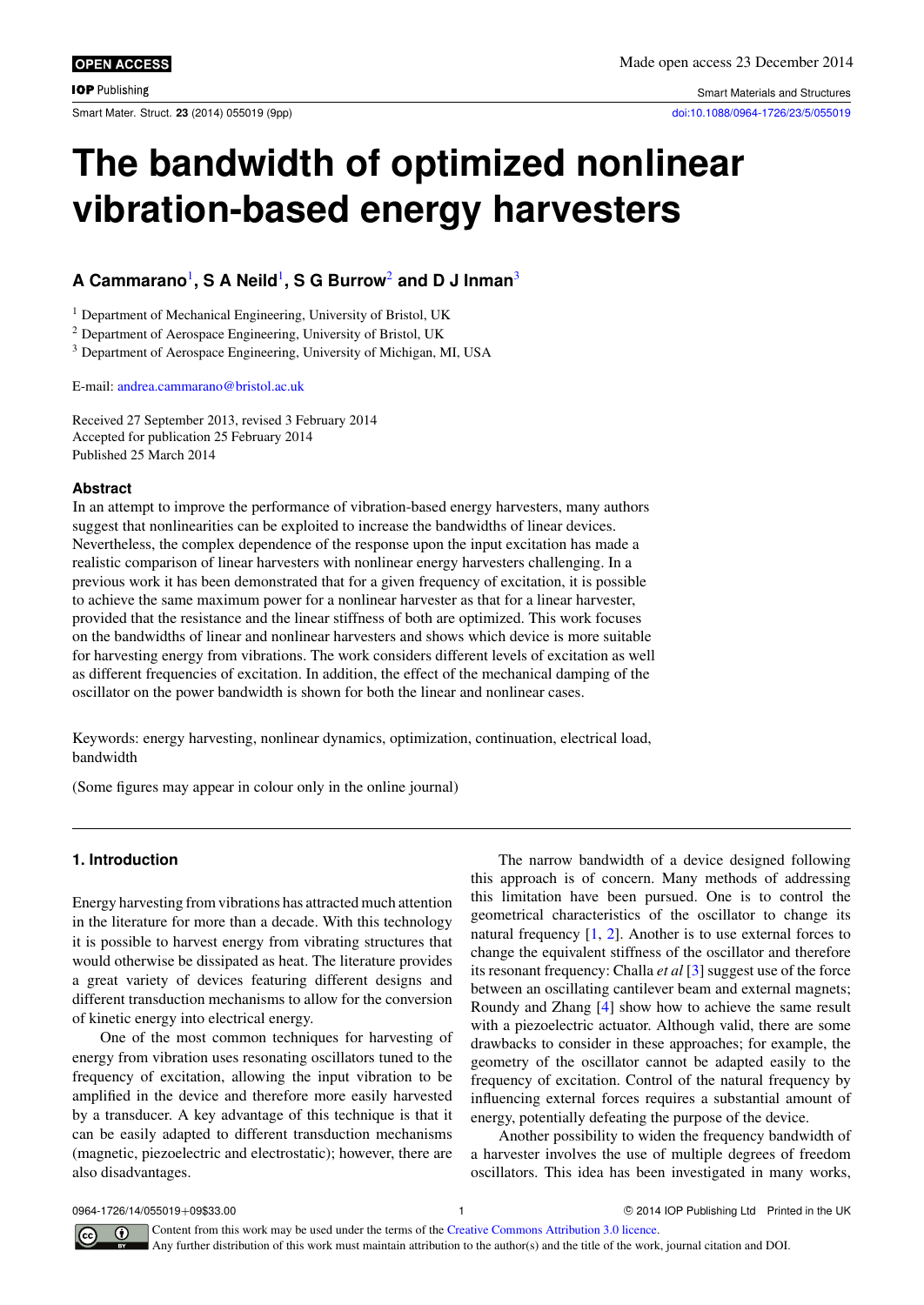including [\[5\]](#page-8-4), but harvesting of energy from several modes efficiently is not easy: in [\[6\]](#page-8-5) the use of several decoupled oscillators, each tuned at a specific natural frequency, is suggested.

A similar concept is electrical tuning of the harvester; here, one extra degree of freedom is introduced in the electrical circuitry. By manipulating the phase between the electric force and the velocity of the moving mass by changing the reactance of the electrical circuit, Cammarano *et al* [\[7\]](#page-9-0) and Renno *et al* [\[8\]](#page-9-1) showed that it is possible to tune a harvester to the frequency of excitation. Several works, aimed at implementing this concept practically, have been published recently, for example [\[9\]](#page-9-2).

Alongside these methods to tune or extend the bandwidth of a linear harvester, in the last decade the idea of exploiting the effect of nonlinearities on the frequency responses of the oscillator (see for example [\[10,](#page-9-3) [11\]](#page-9-4)) has become popular. In [\[12\]](#page-9-5), Erturk *et al* show the possible advantages of the bandwidth of a nonlinear harvester in comparison with a linear harvester. In [\[13\]](#page-9-6), using a configuration similar to that in [\[4\]](#page-8-3), the possibility of having both a hardening-like and a softening-like response with one single device is discussed. A similar device is presented in [\[14\]](#page-9-7), where a strong nonlinearity is obtained via the interaction of the oscillator with the magnetic field. In this case the magnets are housed on the armature and they move with respect to a ferromagnetic core housed on the stator. This configuration is used primarily to enhance the electromechanical coupling coefficient. The resulting nonlinear system can be either hardening or bistable; see [\[15\]](#page-9-8) for a discussion of the latter.

In many works the nonlinearity of the device is presented as a design characteristic  $[16–18]$  $[16–18]$ , in others it is the result of particular geometries or arrangement [\[3,](#page-8-2) [10\]](#page-9-3). Cammarano *et al* [\[19\]](#page-9-11) addressed the problem of how these compare with linear devices and how to optimize the electrical load and the mechanical characteristics.

The work presented here builds on the findings of [\[19\]](#page-9-11). In [\[19\]](#page-9-11) it has been demonstrated that under optimal conditions a nonlinear energy harvester can deliver as much power as a linear harvester to a purely resistive load. For this to be achieved both the resistive load and the underlying linear frequency  $\omega_n$ must be selected carefully. Although this result is promising, it does not, on it own, justify the use of a nonlinear energy harvester over a linear one. In the literature many authors have claimed that the main motivation for using a energy harvester featuring nonlinear components is that such a device exhibits good performance over a wider frequency range than an equivalent linear harvester. Although this motivation has been discussed in several works [\[12,](#page-9-5) [13,](#page-9-6) [20\]](#page-9-12), a comparison between the performance of comparable linear and nonlinear devices in which the load has been optimized for maximum power harvested has not been reported. Other works have addressed the problem of the bandwidth in nonlinear harvesters, but in different contexts. Daqaq [\[21\]](#page-9-13), for example, considered the bandwidth of a harvester exited with a random input. He concluded that for random excitations stiffening nonlinearities should be avoided in the design of the device. In his work, though, the electrical load is not optimized and the dissipation



<span id="page-2-1"></span>

**Figure 1.** 3-dB-bandwidth schematics: application of the definition to the linear (a) and nonlinear (b) cases. The frequency axis in the schematics has been normalized with respect to the linear natural frequency  $\omega_n$ , whereas the power axis is normalized with respect to the maximum power.

effects of the electrical load are included in the total damping of the system.

In this work we consider how the bandwidth of a nonlinear energy harvester compares with the bandwidth of a linear harvester when both are optimized for maximum power harvested at the frequency of excitation. Answering this question, using the optimization technique developed in [\[19\]](#page-9-11), allows us to assess when the use of a nonlinear harvester is potentially more beneficial than a linear one. In section [2](#page-2-0) the definition of linear and nonlinear bandwidth is provided and the effect of the mechanical parameter of the harvester on the bandwidth is shown. Then, in section [3.1,](#page-6-0) different definitions of bandwidth are considered; this requires a careful analysis of the linear harvester used for the comparison. In the same section, the strategy used for a fair comparison is discussed and the effects on the bandwidth are highlighted. Conclusions are drawn in section [4.](#page-8-6)

### <span id="page-2-0"></span>**2. Bandwidth assuming upper branch solutions**

The definition of bandwidth is derived from signal processing, where the bandwidth is commonly used as a tool to identify the sampling frequency necessary to reconstruct a signal with good accuracy [\[22\]](#page-9-14). More precisely, the bandwidth used in this work is the *3-dB bandwidth*, as we consider the frequency range over which the spectrum of the power response is greater than or equal to half of the maximum power achieved.

Figure [1](#page-2-1) shows how the definition applies to the linear  $(1(a))$  $(1(a))$  and nonlinear  $(1(b))$  cases. In contrast to a linear harvester, which has a power response that is almost symmetric around the peak, the maximum power of a nonlinear single DOF device occurs in the proximity of an unstable region (assuming that the energy level is sufficient for a region of multiple solutions). For this reason, only one stable point exists where the power is equal to half the maximum power and the bandwidth is not symmetric about the maximum. Note that, for a given frequency of excitation, more than one stable solution exists. The power produced from low amplitude oscillations is far lower and therefore a far less desirable solution. The bandwidth of the nonlinear harvester, shown in figure [1\(](#page-2-1)b), does not take into account the existence of these low energy oscillations but is based on the assumption that the harvester is always operated on the high energy branch. The case where this does not occur is discussed in section [3.1.](#page-6-0)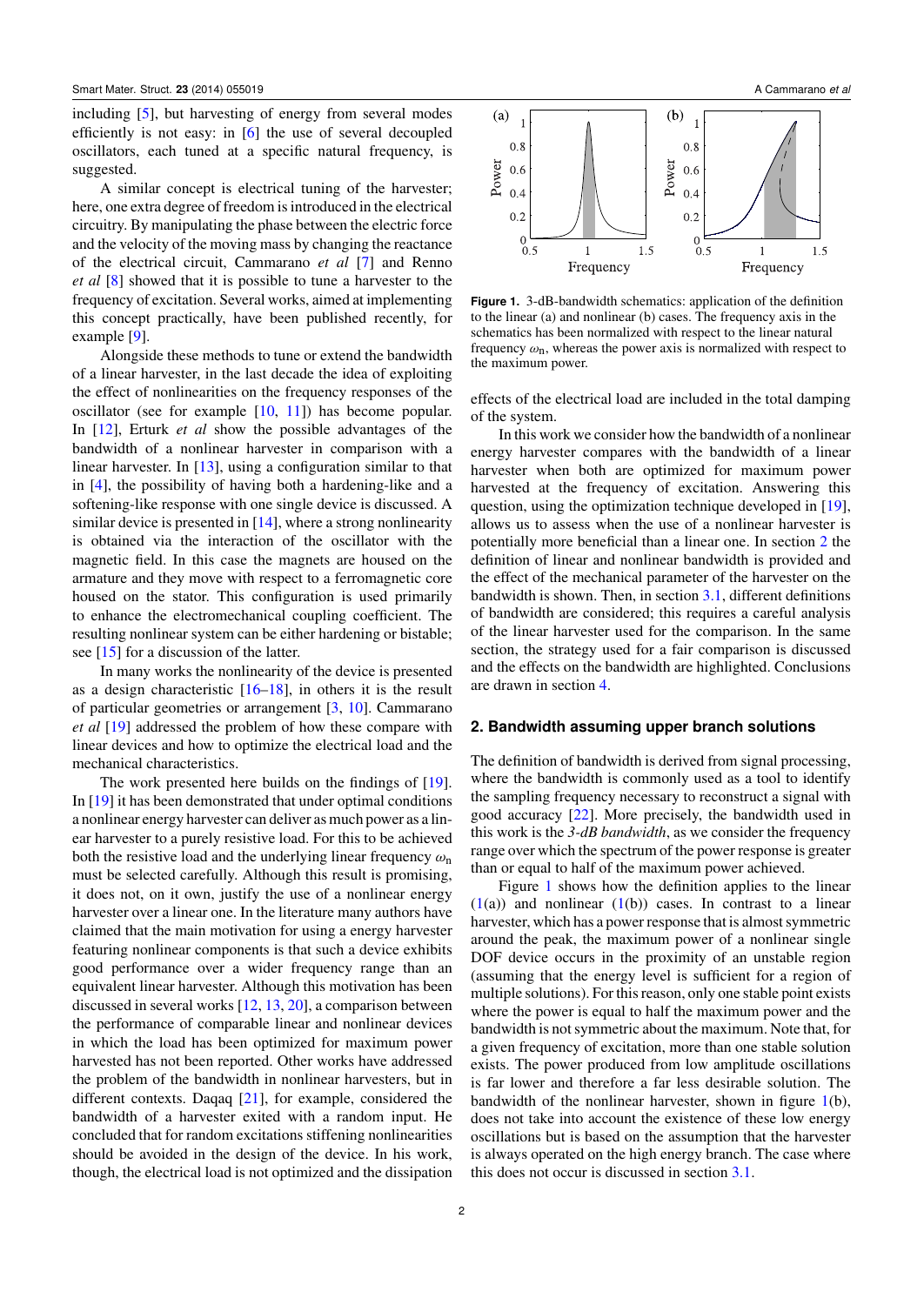#### <span id="page-3-6"></span>*2.1. Calculation of the harvester bandwidth*

The power bandwidth for a linear energy harvester can be easily derived using the relation between the quality factor *Q*, the damping ratio  $\zeta$  and the bandwidth  $\Delta\omega$ 

<span id="page-3-0"></span>
$$
Q = \frac{1}{2\zeta} = \frac{\omega_{\rm n}}{\Delta\omega} \tag{1}
$$

with  $\omega_n$  the natural frequency of the harvester. Equation [\(1\)](#page-3-0) is with  $\omega_n$  the natural frequency of the harvester. Equation (1) is only valid when the damping is small ( $\zeta < \sqrt{2}/2$ ). In this case the maximum power occurs in the proximity of the natural frequency  $\omega_n$ .

The damping ratio has to be evaluated using the total damping of the system  $(c<sub>T</sub>)$ , i.e. the sum of the mechanical and the electrical damping (*c*<sup>m</sup> and *c*<sup>e</sup> respectively). For vibration-based magnetic energy harvesters, the electrical damping can be written as

<span id="page-3-1"></span>
$$
c_{\rm e} = \frac{\theta^2}{R_{\rm L}}\tag{2}
$$

where  $\theta$  is the electromechanical coupling coefficient and  $R_L$  is the resistance of the electric load. In equation [\(2\)](#page-3-1) the electrical characteristics of the coil as well as the reactance of the load are neglected. Note that the effects of those parameters have been reported in previous works on linear energy harvesters (see, for example, [\[3,](#page-8-2) [7\]](#page-9-0)). These works show that the coil resistance can be considered by augmenting the mechanical damping. The reactive part of the electrical impedance is often very small at the frequencies of interest, and hence negligible [\[7\]](#page-9-0).

Using equation [\(1\)](#page-3-0),  $\Delta \omega$  can be written as

<span id="page-3-2"></span>
$$
\Delta \omega = 2\omega_{\rm n} \zeta = \frac{c_{\rm m} + c_{\rm e}}{m} \tag{3}
$$

where *m* is the moving mass of the oscillator in the harvester. Equation [\(3\)](#page-3-2) shows that the bandwidth of a linear harvester depends only on the total damping of the system. In order to deliver maximum power to the load, it was shown in [\[23\]](#page-9-15) that the electrical damping must be equal to the mechanical damping.

The envelope of the maximum power that a linear energy harvester can deliver via an optimized resistive load is

<span id="page-3-3"></span>
$$
P_{\rm opt} = \frac{1}{8} \frac{\Omega_0^4 Y_0^2 m^2}{c_{\rm m}} \tag{4}
$$

where  $Y_0$  and  $\Omega_0$  are the amplitude and frequency of excitation, respectively. Hence, the maximum power rapidly decreases as the damping increases. Thus, for the linear case, when neglecting the electrical load (and hence *c*e), there is a compromise between bandwidth and maximum obtainable power.

It is reported in the literature that one possible method to increase the bandwidth without reducing the power harvested is via nonlinearity. Here, we consider an energy harvester with cubic stiffness described by

$$
m\ddot{x} + \left(c_{\rm m} + \frac{\theta^2}{R_{\rm L}}\right)\dot{x} + kx + k_{\rm nl}x^3 = -m\ddot{y}
$$
 (5)

where *m* is the moving mass and *k* is the linear stiffness. The ratio  $\omega_n = \sqrt{k/m}$  is the natural frequency associated with the underlying linear system. As with the linear harvester, the total damping is given by the sum of the mechanical damping *c*<sup>m</sup> and the electrical damping  $\theta^2/R_{\rm L}$ . The equivalent elastic force is  $k x + k_{\text{nl}} x^3$  and includes both the mechanical stiffness of the system and the component of the magnetic force in phase with the displacement, see for example [\[14\]](#page-9-7).

With nonlinearity present, both the shape and the maximum of the power response are altered. Here, a comparison between the bandwidths of linear and nonlinear harvesters with cubic elastic characteristics is performed considering that both the devices deliver the same power to a resistive load for one desired frequency of excitation. In other words both the linear and the nonlinear harvester are optimized at a specific frequency of excitation  $\Omega_0$ .

Using the results developed in [\[19\]](#page-9-11), it is possible to find the optimal resistance

<span id="page-3-4"></span>
$$
R_{\rm opt} = \frac{\theta^2}{m} \left( \frac{2 \left( \Omega_{\rm o}^2 - \omega_{\rm n}^2 \right)}{\Omega_{\rm o} Y_0 \sqrt{3 \alpha \left( \Omega_{\rm o}^2 - \omega_{\rm n}^2 \right)} - 2 \zeta_{\rm m} \omega_{\rm n} \left( \Omega_{\rm o}^2 - \omega_{\rm n}^2 \right)} \right)
$$
(6)

and the optimal value of linear stiffness  $k_{opt}$ 

<span id="page-3-5"></span>
$$
k_{\rm opt} = m\Omega_o^2 \left(1 - \frac{3}{16} \frac{Y_o^2 m^2 \alpha}{c_{\rm m}^2}\right)
$$
 (7)

which allow the nonlinear harvester to produce the same power  $P_{opt}$  as a linear one at frequency  $\Omega_0$ . Since this can be carried out for every  $\Omega_0$ , the envelope of all the maxima leads to the same equation as obtained for the linear case, that is equation  $(4)$ . Note that equations  $(6)$  and  $(7)$  follow the same nomenclature as that used in [\[19\]](#page-9-11):  $\alpha = k_{nl}/m$ . Also note that by evaluating the underling linear frequency  $\omega_n$  using the expression of the optimal stiffness  $k_{opt}$  provided in equation [\(7\)](#page-3-5) and substituting in equation  $(6)$ , the expression for the optimal resistance becomes

$$
R_{\rm opt} = \frac{\theta^2}{c}.
$$
 (8)

This is the same expression as that of the optimal resistive load to be used to maximize the power output of a linear energy harvester. This implies that for a nonlinear device to achieve the optimal power for a given excitation frequency  $\Omega_0$  only the linear stiffness must be tuned, while the resistance can remain unaltered.

To evaluate the frequency bandwidth, we have to evaluate the frequency at which the nonlinear harvester produces *P*<sub>opt</sub>/2. This can be carried out numerically from the equation that relates the excitation frequency  $\Omega$  to the power *P* 

$$
2\left(\left(\omega_n^2 - \Omega^2\right) + \frac{3}{2}\frac{\alpha R_{\rm L}P}{\theta^2 \Omega^2}\right)^2 \frac{R_{\rm L}P}{\theta^2 \Omega^2} + 2\left(\frac{c}{m} + \frac{\theta^2}{R_{\rm L}m}\right)^2 \frac{R_{\rm L}P}{\theta^2} = F^2 \tag{9}
$$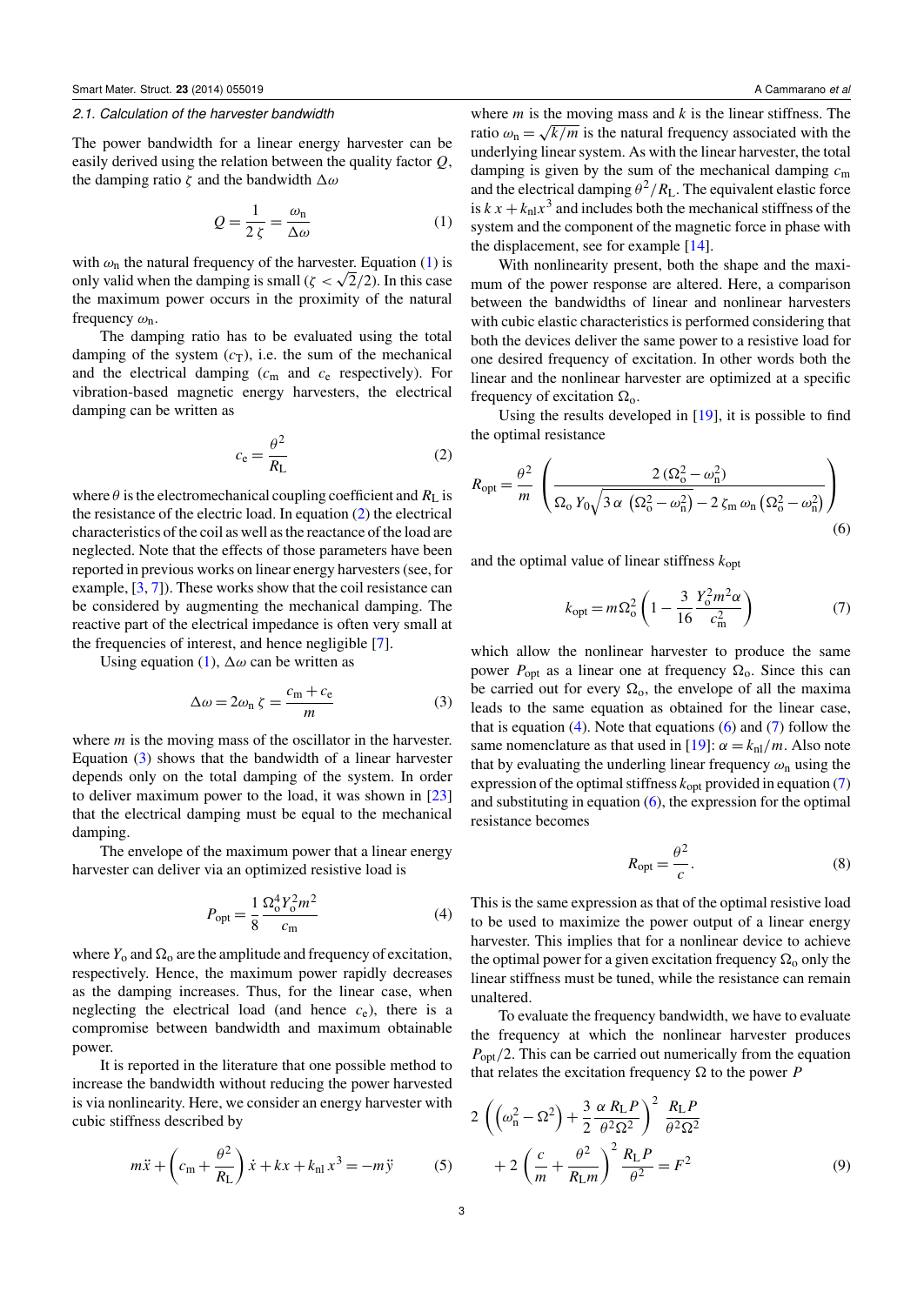<span id="page-4-1"></span>

<span id="page-4-0"></span>**Figure 2.** Effect of the damping on the bandwidth: the black surface is the bandwidth of the linear harvester whereas the red surface is representative of the bandwidth of the nonlinear harvester.

**Table 1.** Mechanical and electrical parameters.

| Linear stiffness              | 300                  | $N m^{-1}$   |
|-------------------------------|----------------------|--------------|
| Nonlinear stiffness           | $1.02 \times 10^{8}$ | $N m^{-3}$   |
| Mechanical damping            | 6                    | $N s m^{-1}$ |
| Seismic mass                  | 80                   | g            |
| Electromechanical coefficient | 8.9                  | $V s m^{-1}$ |
| Base displacement             | 0.1                  | mm           |

substituting *P* with the value  $P_{opt}/2$  and solving for  $\Omega$ . See the discussion around equation (9) in [\[19\]](#page-9-11) for the derivation of this relationship and its use to derive the maximum power.

Here, the crucial step is that we use this equation to consider the bandwidth rather than the maximum power. In fact, the difference  $\Delta \Omega = \Omega_{P_{opt}} - \Omega_{P_{opt}/2}$  defines the bandwidth of the nonlinear harvester (see figure  $1(b)$  $1(b)$ ). The procedure can be repeated by varying different parameters, so that the influence of a given parameter on the 3-dB bandwidth is highlighted.

We now examine the influence of various key parameters on the bandwidth. To do this, we use parameters taken from an experimental characterization of a real device [\[24\]](#page-9-16), which are listed in table [1.](#page-4-0) The parameters used in this work are considered with no uncertainties. For the effect of uncertainties in the physical parameters on the performance of the harvester see [\[25\]](#page-9-17). The device considered has an underlying linear frequency of approximately 62 rad  $s^{-1}$ .

We then select optimal values for the linear stiffness and the resistance according to  $(6)$  and  $(7)$  respectively and proceed to examine the bandwidth.

#### *2.2. Damping*

First we consider the effect of mechanical damping on the bandwidth. Figure [2](#page-4-1) shows that for high values of damping the bandwidth of the linear harvester is larger than that of the nonlinear one.

As previously discussed, this condition is not particularly desirable for energy harvesters, since high values of the

<span id="page-4-2"></span>

**Figure 3.** Effect of the amplitude of excitation on the bandwidth: the black surface is the bandwidth of the linear harvester whereas the red surface is the bandwidth of the nonlinear harvester.

 $500$ 

damping are detrimental for the efficiency of the harvester. Figure [2](#page-4-1) shows that for small values of the damping, there exists a region in which the bandwidth of the nonlinear device is greater. This region is influenced by the frequency at which the device has to be tuned. Even if the system is lightly damped, at low frequency the bandwidth of the linear harvester is larger than that of the nonlinear device. In fact, the excitation considered has a fixed amplitude of displacement (0.1 mm). At low frequency the energy input to the harvester is limited and therefore the nonlinear behavior is hardly encountered. As the tuning frequency increases more and more energy is delivered to the harvester. This results in a greater bending of the response peak and therefore in a broader bandwidth.

#### *2.3. Amplitude of excitation*

The amplitude of excitation has no effect on the bandwidth of the linear harvester, but is highly influential on the response of the nonlinear harvester, see figure [3.](#page-4-2) In fact the amplitude of excitation determines the amplitude of the oscillation and therefore the magnitude of the nonlinear forces loading the oscillator. If the amplitude of excitation is very small, the nonlinear harvester behaves as if it were linear since the nonlinear component of the elastic force is small in comparison with the linear component. The approximation used in the optimization process does not allow calculation of the optimum resistance if the nonlinear component of the elastic force is very small, resulting in no region of multiple solution in figure  $1(a)$  $1(a)$ . For this reason it is not possible to extend the surface in figure [3](#page-4-2) to low amplitude of excitation. However, this case is not of particular interest since at a low level of excitation the linear and nonlinear harvesters behave very similarly and hence the bandwidth surfaces would converge.

In figure [3](#page-4-2) the bandwidths of the linear and nonlinear harvesters are evaluated as a function of the amplitude of excitation and of the tuning frequency. All the other parameters are kept constant, included the damping of the two systems which is fixed to 6 N m s<sup>-1</sup> and the nonlinear stiffness of the nonlinear device ( $\sim$ 3 × 10<sup>9</sup> N m<sup>-3</sup>).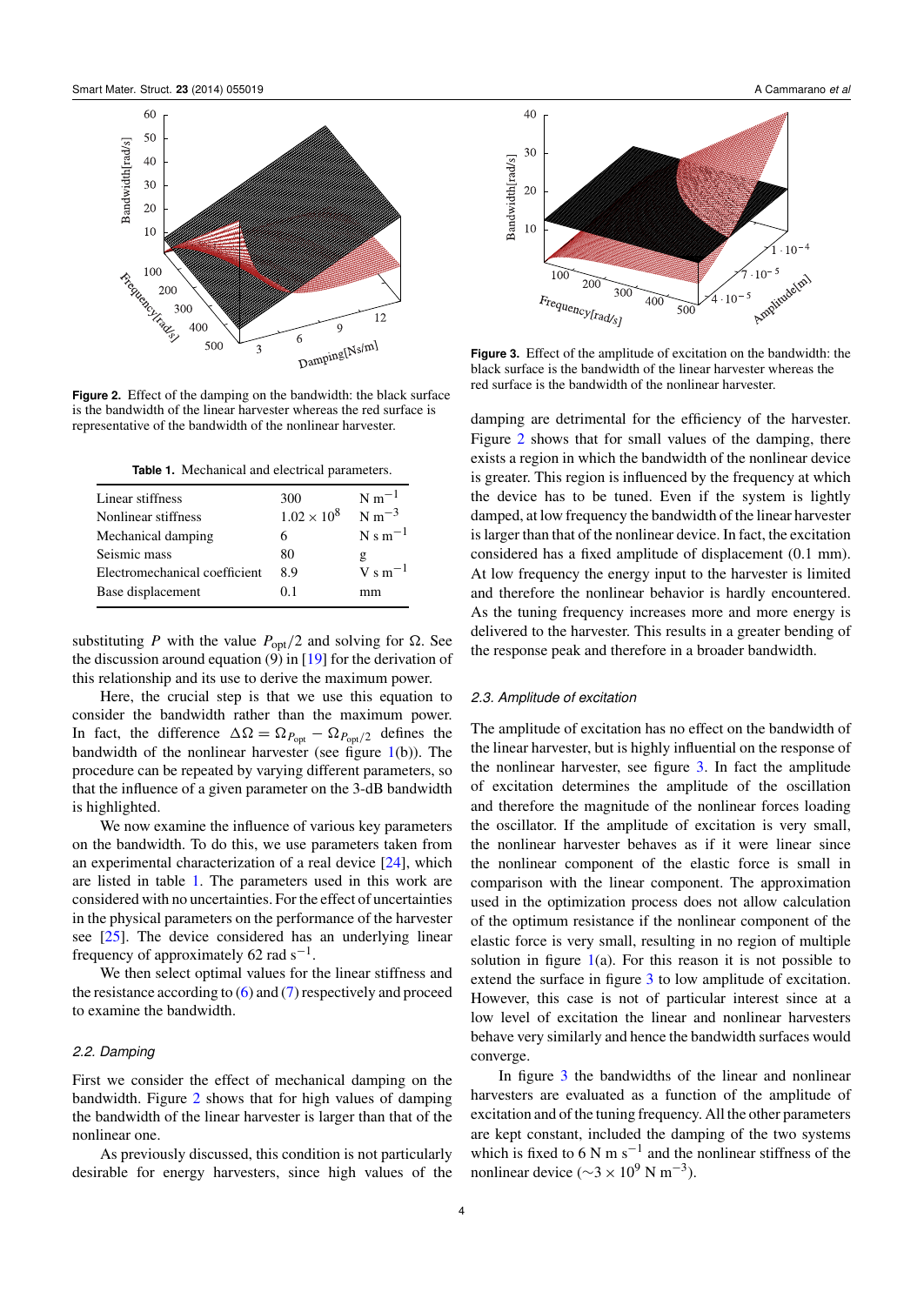<span id="page-5-0"></span>

**Figure 4.** Effect of the nonlinear stiffness on the bandwidth: the black surface is the bandwidth of the linear harvester whereas the red surface is representative of the bandwidth of the nonlinear harvester.

#### *2.4. Nonlinear stiffness*

Finally, the influence of the nonlinear component of the equivalent elastic force on the bandwidth is evaluated. This is shown in figure [4](#page-5-0) as a function of the tuning frequency. The surfaces are evaluated for a fixed amplitude of excitation (0.1 mm) and a constant damping coefficient of 6 N s  $m^{-1}$ . The surface representing the linear harvester (black) is parallel to the *xy* plane since it is independent of the nonlinear coefficient. For the nonlinear system (red), the higher the nonlinear coefficient, the wider the bandwidth becomes. The plot also shows that if the frequency of excitation is small, the coefficient of the nonlinear term has to be higher to ensure that the bandwidth of the response is larger than that of the linear harvester.

In summary, we have seen that using this definition of bandwidth and assuming that we remain on the upper solution branch in regions where multiple solutions exist, there are regions where the nonlinear device has larger bandwidth than the linear device.

#### *2.5. Numerical validation*

The analytical solution used for the evaluation of the bandwidth relies on the fact that the frequency response of the nonlinear device goes through a fold bifurcation. When the device is tuned so that its underlying linear natural frequency is very low, the response of the system does not present any folding points because the amplitude of the force transmitted to the device decreases with the square of the excitation frequency and the energy is not sufficient for the nonlinearity to induce folding of the frequency response and therefore the fold bifurcation to occur. To assess the region of validity of the analytical method and to investigate the behavior of the nonlinear harvester when the analytical method cannot be used a numerical investigation of the bandwidth is now performed via the following steps.

- (1) A frequency  $\Omega_{opt}$  in the range 50–400 rad s<sup>-1</sup> is chosen as the frequency at which maximum power occurs.
- (2) The value of  $\omega_n$  that allows maximum power to be delivered at  $\Omega_{opt}$  is identified.

<span id="page-5-1"></span>

**Figure 5.** Comparison between the analytical and theoretical bandwidths for different values of  $\omega_n$ : the bandwidths computed numerically are represented by dots whereas the analytical results are shown by solid lines. The linear bandwidth is shown in black and the red curves are representative of the nonlinear bandwidth. The red star shows the value of  $\omega_n$  for which the folding points coalesce.

- (3) For the selected value of  $\omega_n$  the frequency response is evaluated.
- (4) The bandwidth of the frequency response is found following the definition provided in section [2.1.](#page-3-6)
- (5) A new value of  $\Omega_{\text{opt}}$  is selected and steps 1–4 are repeated.

The procedure has been applied to both the linear and the nonlinear devices considering a constant damping coefficient of 6 N s m−<sup>1</sup> . The results are shown in figure [5.](#page-5-1) As expected, for high frequency there is a good matching between the analytical and the numerical results, but as the frequency decreases the folding points disappear (red star in figure). Even the formula used for the linear bandwidth is not valid at low frequency. This is because when excited with constant base displacement, the amplitude of the force changes over the spectrum and this influences the bandwidth of the oscillator. This influence becomes less and less important as the resonant frequency of the device moves toward higher frequencies. When the frequency is particularly low, the bandwidths of the linear and nonlinear devices converge. It can be seen that despite the limit that a fold is required for the analytical technique to work (a fold is observed for frequencies above  $\sim$ 110 rad s<sup>-1</sup>), the analytical approach is able to identify correctly the regions where the nonlinear harvester has a larger bandwidth than the linear device, i.e. for frequencies higher than 190 rad  $s^{-1}$ . As the damping ratio increases, the amplitude of oscillation decreases and the folding points in the frequency response become closer to each other until they coalesce and vanish. This means that the analytical approach does not work for high values of damping. A similar numerical technique to the one used for the frequency is used to check the validity of the analytical approach as the damping changes. Here, the underlying natural frequency of the harvester has been kept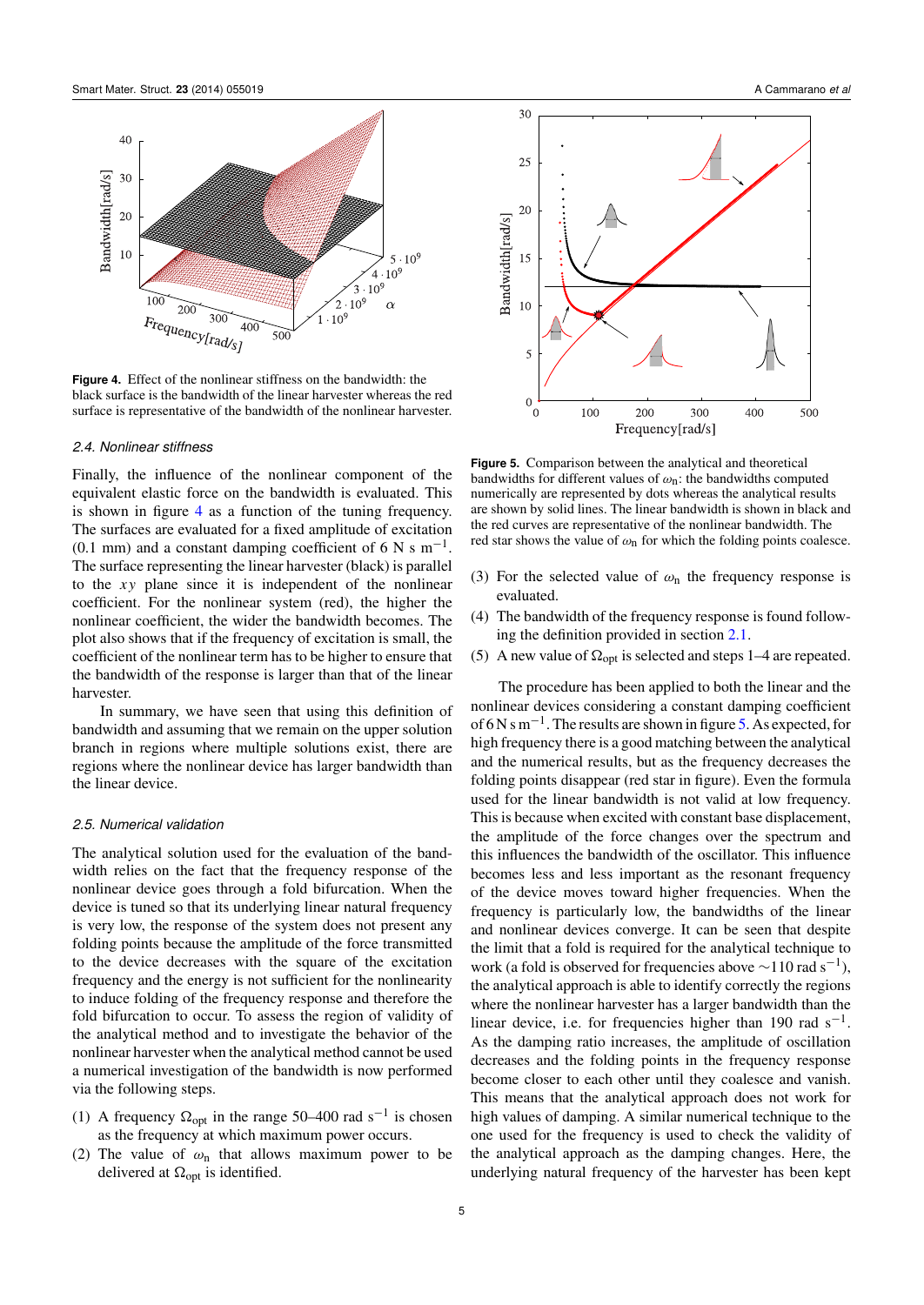<span id="page-6-1"></span>

**Figure 6.** Comparison between the analytical and theoretical bandwidths at different values of the damping coefficient: the bandwidths computed numerically are represented by dots whereas the analytical results are shown by solid lines. The linear bandwidth is shown in black and the red curves are representative of the nonlinear bandwidth. The red star shows the value of *c* for which the folding points coalesce.

constant at 300 rad  $s^{-1}$ . The results are shown in figure [6.](#page-6-1) As expected, for low values of damping, the numerical and analytical results show good agreement, until the folding points coalesce (red star). For higher values of damping, the analytical approach is not able to predict the bandwidth of the nonlinear device. The nonlinear harvester behaves almost linearly and its bandwidth tends to the bandwidth of the linear device.

# **3. Bandwidth and multiple solution response**

#### <span id="page-6-0"></span>*3.1. Further definitions of nonlinear bandwidth*

All the results shown so far are based on the definition of nonlinear bandwidth provided in section [2,](#page-2-0) which differs from the classical definition for a linear device in two main ways:

- at some frequencies, within the bandwidth, the response has multiple stable solutions;
- the bandwidth is not centered about the maximum point, instead maximum power occurs at one of its extremes.

The first point is arguably of greater concern. At the frequencies where multiple solutions exist, the higher amplitude oscillations have a finite basin of attraction. Therefore it is possible that the system is attracted to a low energy solution. If this occurs, then the bandwidth calculated using the definition shown in figure [1\(](#page-2-1)b) is misleading. A conservative definition for the bandwidth which guarantees that the response is on a high energy branch is to limit the bandwidth to frequencies at which only one branch exists. The maximum power achievable using this definition will be referred to as the *maximum power/unique solution* (*MPUS*). For oscillators with cubic elastic characteristics this frequency corresponds

<span id="page-6-2"></span>

**Figure 7.** Schematic comparison of 3-dB-bandwidth definitions: bandwidth based on maximum power (a) and bandwidth based on the MPUS (b). Note from (a) that the folding points (black dots) coincide with a local maximum and minimum of the function  $\Omega(P)$ .

to the frequency at which the frequency response exhibits the first fold. This point separates the region where only one solution exists from the region with multiple solutions. Figure [7](#page-6-2) shows the difference between the bandwidth defined in section [2](#page-2-0) (panel (a)) and the bandwidth obtained following this definition (panel (b)).

To evaluate the bandwidth according this new definition the following steps are necessary.

- Find the frequency at which the lower fold occurs. This can be achieved by considering that the multiple solution region extends in between the fold points and that these coincide with the minimum and the maximum of the function  $\Omega(P)$  (see figure [7\(](#page-6-2)a)).
- Evaluate the power corresponding to the only stable solution at this frequency<sup>[4](#page-6-3)</sup>.
- Find the frequency at which half of the power previously evaluated is delivered to the load.
- Evaluate the bandwidth.

The advantage of this definition is that the harvester does not require any control to ensure that high amplitude (and therefore high power) oscillations are maintained. Nevertheless, there are also disadvantages: the harvester does not deliver the maximum power to the load, and hence a linear device is able to harvest more energy.

#### *3.2. Comparison with the linear harvester*

The introduction of the MPUS-bandwidth raises questions about the correct comparison of this bandwidth with the linear bandwidth. In the first comparison both the harvesters produce, for a given tuning frequency, the same maximum power. In the MPUS-bandwidth the maximum power is determined by the point where the fold occurs and it is always less than (or at the best equal to) the peak power. In order to achieve a fairer comparison between the two devices, several cases have been considered. Figure [8](#page-7-0) provides a graphical aid for the comparisons taken into account.

<span id="page-6-3"></span><sup>[4](#page-6-3)</sup> At the frequency where the folds occurs, there are two possible solutions, one corresponding to the fold and the other exhibiting a higher amplitude of oscillation. The solution corresponding to the fold is not stable and, therefore, if the harvester is excited at this frequency it responds with high amplitude oscillations.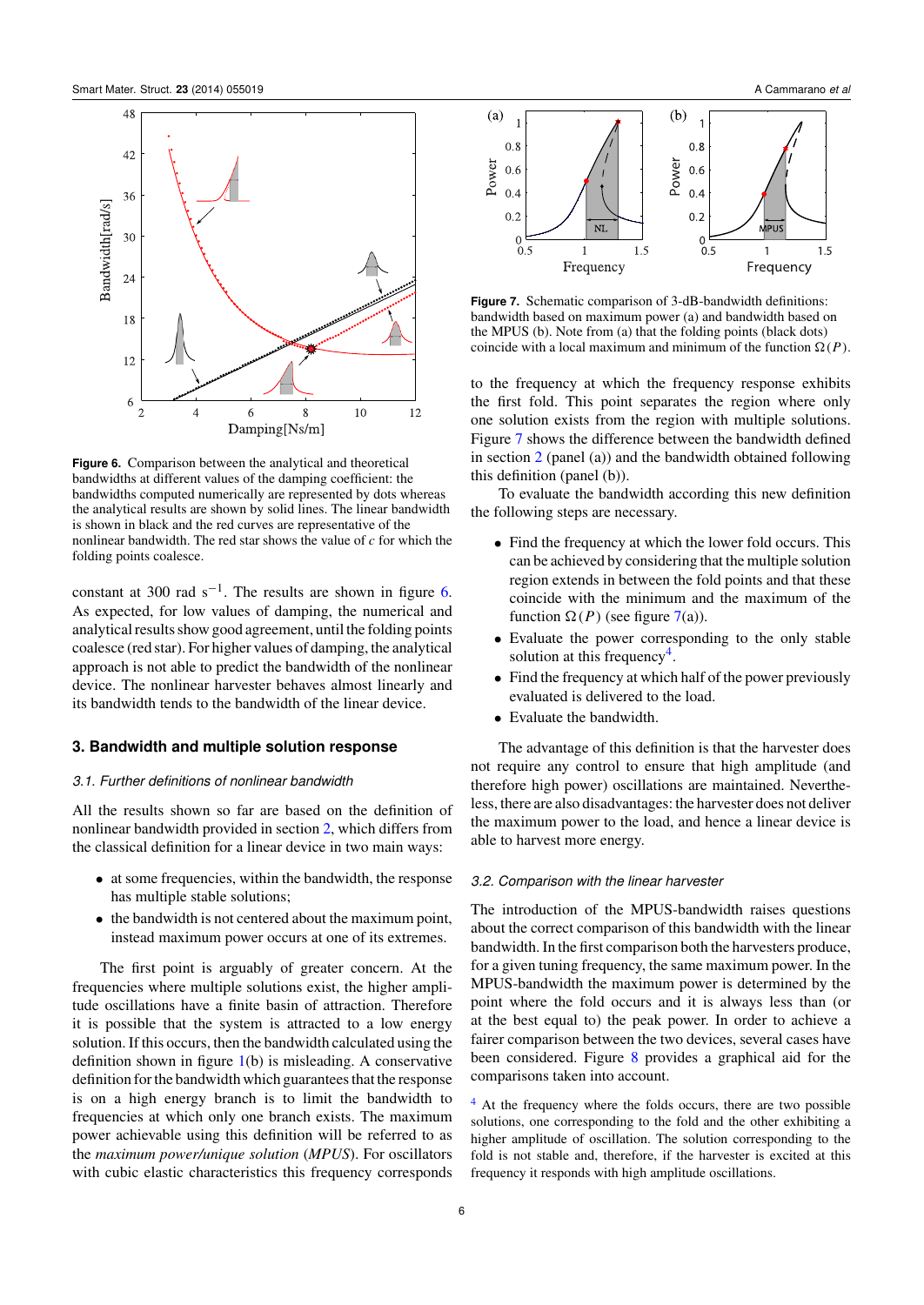<span id="page-7-0"></span>

**Figure 8.** Schematic comparison between linear and nonlinear bandwidths. Panel (a) shows the bandwidth used in the previous analysis: the maximum power for both the linear (black star) and the nonlinear (red dot) devices is the same as well as the amount of mechanical damping. The nonlinear (NL) and linear (L) bandwidths are highlighted with lines and shading respectively. Panel (b) shows the case in which the linear bandwidth (L) is compared with the *maximum power unique solution* bandwidth (MPUS). The comparison is made with a linear device having the same mechanical damping and tuned so that the maximum power occurs at the same frequency for both devices. Panels (c) and (d) show comparisons of the MPUS-bandwidth with the bandwidths of linear devices harvesting the same maximum power as the nonlinear device. The peak power of the linear device has been decreased by increasing the electrical damping. In panel (c) both the linear and the nonlinear device generate the maximum power at the same frequency whereas in panel (d) the linear device is tuned so that its peak power point occurs at the center of the MPUS-bandwidth.

For convenience, figure  $8(a)$  $8(a)$  shows the linear and nonlinear bandwidths built around the maximum achievable power (the definition considered in section [2\)](#page-2-0). Figure  $8(b)$  $8(b)$  shows the power obtained when the linear harvester is tuned at  $\Omega_{MPUS}$ . The comparison in figure  $8(b)$  $8(b)$  is rather unfair, since the maximum powers achieved in the bandwidths of the two devices are different. A fairer comparison is shown in figure  $8(c)$  $8(c)$ . Here, the damping of the linear harvester is increased so that its maximum power equals *P<sub>MPUS</sub>*. Consequently the bandwidth of the linear harvester increases.

Although the MPUS-bandwidth addresses the problem of the multiple solutions, the bandwidth is not centered around the frequency at which maximum power occurs. Given the shape of the frequency response, this problem cannot be avoided. Nevertheless, the power and the bandwidth of the nonlinear harvester can be compared with a linear harvester tuned at the central frequency of the MPUS-bandwidth. In figure  $8(d)$  $8(d)$ , the linear harvester has been tuned to the central frequency and the damping is such that the maximum power of the linear harvester is the same as the maximum power in the MPUS-bandwidth. The bandwidth in this case is approximately the same as the bandwidth obtained in

<span id="page-7-1"></span>

**Figure 9.** Comparison between linear and nonlinear bandwidth MPUS: the linear bandwidth is evaluated following the definition shown in figure  $8(b)$  $8(b)$ . In panel (a) the values of linear and MPUS-bandwidth are shown. For each tuning frequency, the maximum power delivered to the load in the linear (black) and nonlinear (red) cases is shown in panel (b).

figure  $8(c)$  $8(c)$ , but unlike that shown in figure  $8(c)$ , the linear and the nonlinear harvester achieve the same maximum power at different frequencies.

#### *3.3. Bandwidth based on the MPUS definition*

From the previous section it can be seen that the MPUSbandwidth definition is not particularly favorable for the nonlinear energy harvester. In fact, following this definition, either the nonlinear harvester produces less power than the linear one, or the damping of the linear harvester has to be increased to reduce its power output. The latter results in an increase in the linear bandwidth which consequently might remove any advantage of using a nonlinear device. Both these cases, relating to the definitions shown in figure [8](#page-7-0) (panels (b) and (c), respectively), are analyzed in this section.

If the mechanical damping coefficient is the same in both the linear and the nonlinear harvesters, than the linear device produces more power at  $\Omega_{MPUS}$  than the nonlinear one. In fact, whereas the load of the linear harvester is optimized at this frequency, it is not in the nonlinear harvester. For the nonlinear harvester the optimized load for maximum power is in the region where multiple solutions exist, a region that, by definition, is not considered in the MPUS case. Since at  $\Omega_{\text{MPUS}}$ different levels of power are achieved, a direct comparison of the bandwidth alone would be unfair. A fairer comparison has to take into account the difference in power output. For this reason, in figures  $9(a)$  $9(a)$  and (b) both the bandwidth and the power achieved with the linear (black) and nonlinear (red) devices are shown. The linear solutions are computed using the formula presented in [\[4\]](#page-8-3). The nonlinear solutions are found using the procedure described step by step in section [3.1.](#page-6-0)

In the figure the linear stiffness is changed to obtain maximum power at the tuning frequency. The results follow from the comparison criterion shown in figure  $8(b)$  $8(b)$ , i.e. the linear harvester is tuned so that it achieves maximum power at  $\Omega_{MPUS}$ . The damping is equal for both the linear and the nonlinear device. From figure  $9(a)$  $9(a)$  it can be seen that the bandwidth of the nonlinear harvester increases with the tuning frequency. However, the bandwidth of the linear harvester, depending only on the mechanical damping, remains unchanged. For this configuration, the MPUS-bandwidth is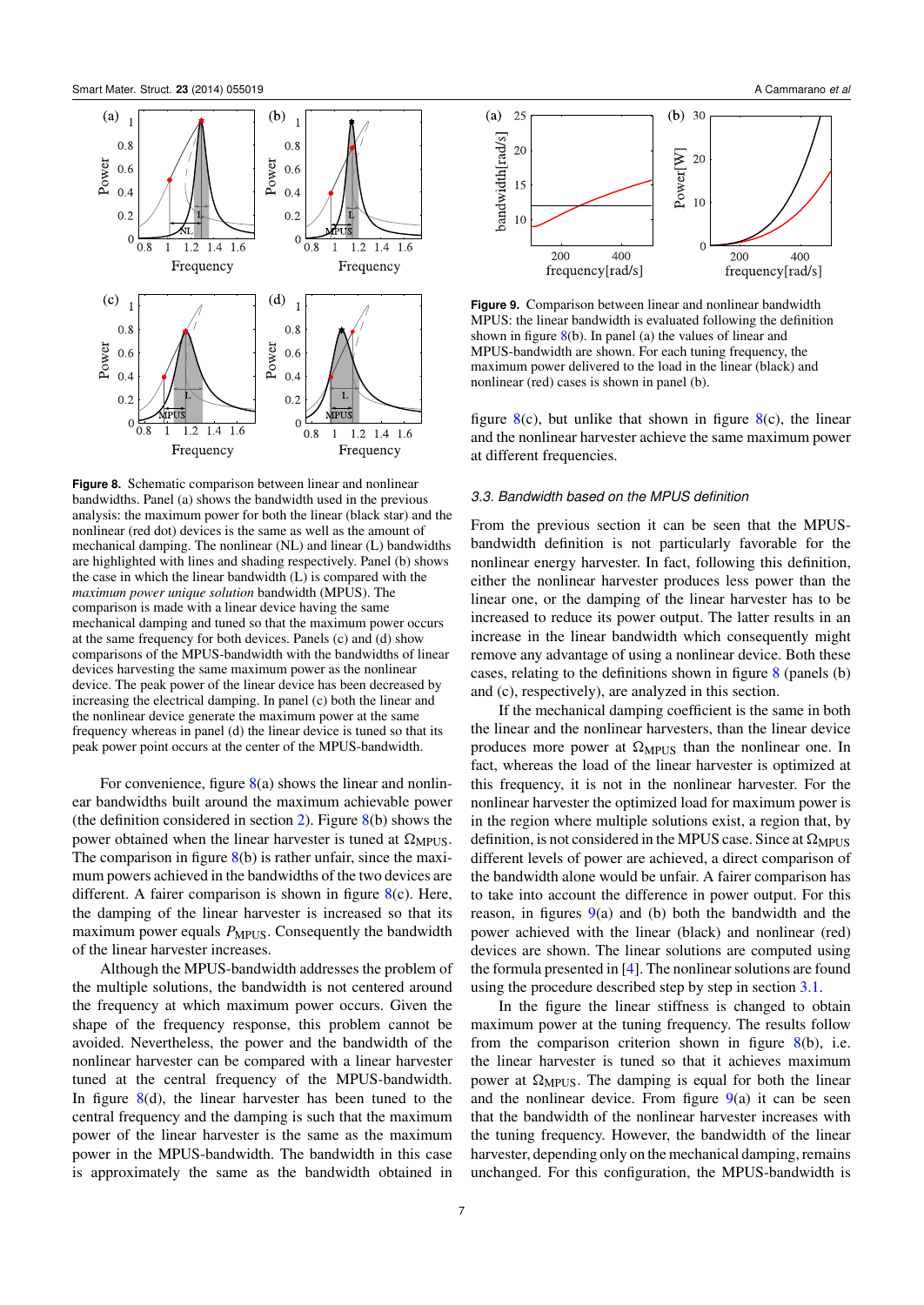<span id="page-8-7"></span>

**Figure 10.** Comparison between the linear and nonlinear bandwidth MPUSs following the comparison criterion shown in figure [8\(](#page-7-0)c). The maximum power delivered to the load in the linear (black) and nonlinear (red) cases is the same.

greater than that of the linear device for tuning frequencies higher than ∼43 Hz. Nevertheless, as the tuning frequency increases, the power of the linear harvester increases faster than the power harvested by the nonlinear device. Therefore, although the nonlinear harvester has a wider bandwidth above ∼43 Hz, the maximum power it is able to harvest in the MPUS region is much lower—see figure [9\(](#page-7-1)b).

If the damping of the linear device is changed so that at  $\Omega_{MPUS}$  both the linear and the nonlinear device produce the same amount of power, adopting the definition shown in figure  $8(c)$  $8(c)$ , the linear harvester always has a broader bandwidth than the nonlinear one, as shown in figure [10.](#page-8-7) This is due to the fact that the increase of damping in the linear device leads to an increase in its bandwidth.

This shows that it is necessary to ensure that a nonlinear harvester can operate in the multiple solution region (on the upper solution branch) for the bandwidth to be comparable, and in some cases larger, than that for the equivalent power of the linear device.

# <span id="page-8-6"></span>**4. Conclusions**

This work provides a comparison between the bandwidths of linear and nonlinear optimized energy harvesters. After the definitions of linear and nonlinear bandwidth have been provided a study of the bandwidth as a function of the design parameters and the input excitation is presented. The results demonstrate that there are some regions in which the nonlinear harvester has a larger bandwidth than that for the linear one, as suggested by many authors in the literature. However, this finding is based on a bandwidth definition that assumes that the device remains on the upper solution branch in the region where multiple solutions exist.

Definition of a different bandwidth which avoids operation in the multiple solution region, i.e. effectively assuming that the lower branch is always observed, has been considered as a more conservative definition of bandwidth. Using this definition, if the bandwidth comparison is made with a linear system having its maximum power at  $\Omega_{\text{MPUS}}$  and the same mechanical damping as the nonlinear device, then for some set of parameters the bandwidth of the nonlinear harvester is wider. However, in this case the comparison is biased, as the maximum power of the linear system is always significantly higher.

In order to maintain the same maximum power for both the linear and the nonlinear system, the damping of the linear device has to be increased. The result of this is that the bandwidth of the linear device increases and it is shown that the bandwidth of the nonlinear device is always narrower than that of the linear device.

Finally, a comparison between the nonlinear bandwidth and the bandwidth of a linear harvester exhibiting maximum power at the central frequency of the nonlinear bandwidth has been shown. To have the maximum power the same for both the devices the damping of the linear harvester must be almost equal to the previous case, and therefore the bandwidth of the linear harvester is, again, always wider than that of the nonlinear one.

In conclusion, the nonlinear harvester exhibits a wider bandwidth only if it operates on the upper branch in the multiple solution region. To ensure that this occurs, a controller which constrains the system to oscillate at high amplitude is needed. This is beyond the scope of this work but will be addressed in the future.

Note that, even in the case where the multiple solution region can be exploited, the nonlinear device exhibits wider bandwidth only when the damping is small enough and the nonlinearity is sufficiently high. Also, the bandwidth, as well as the solution of a nonlinear harvester, depends on the amplitude of excitation, and therefore a careful investigation of the operational conditions is highly recommended.

#### **Acknowledgments**

The authors wish to thank Dr Alicia Gonzales Buelga for the discussion and feedback she provided. The authors also wish to acknowledge the support of the Engineering and Physical Sciences Research Council (EPSRC): this work was funded through grant EP/J008532/1 and SAN was supported by fellowship EP/K005375/1.

## **References**

- <span id="page-8-0"></span>[1] Baker J, Roundy S and Wright P 2005 Alternative geometries for increasing power density in vibration energy scavenging for wireless sensor networks *Proc. 3rd Int. Energy Conversion Engineering Conf. (San Francisco, CA, Aug. 2005)* pp [959–70](http://dx.doi.org/10.2514/6.2005-5617)
- <span id="page-8-1"></span>[2] Ayed S B, Abdelkefi A, Najar F and Hajj M R 2014 Design and performance of variable-shaped piezoelectric energy harvesters *J. Intell. Mater. Syst. Struct.* [25](http://dx.doi.org/10.1177/1045389X13489365) [174–86](http://dx.doi.org/10.1177/1045389X13489365)
- <span id="page-8-2"></span>[3] Challa V R, Prasad M G, Shi Y and Fisher F T 2008 A vibration energy harvesting device with bidirectional resonance frequency tunability *Smart Mater. Struct.* [17](http://dx.doi.org/10.1088/0964-1726/17/01/015035) [015035](http://dx.doi.org/10.1088/0964-1726/17/01/015035)
- <span id="page-8-3"></span>[4] Roundy S and Zhang Y 2005 Toward self-tuning adaptive vibration-based microgenerators *Proc. SPIE* 5649 373–84
- <span id="page-8-4"></span>[5] Wu H, Tang L, Yang Y and Soh C K 2013 A novel two-degrees-of-freedom piezoelectric energy harvester *J. Intell. Mater. Syst. Struct.* [24](http://dx.doi.org/10.1177/1045389X12457254) [357–63](http://dx.doi.org/10.1177/1045389X12457254)
- <span id="page-8-5"></span>[6] Liu J Q, Fang H B, Xu Z Y, Mao X H, Shen X C, Chen D, Liao H and Cai B 2008 A MEMS-based piezoelectric power generator array for vibration energy harvesting *Microelectron. J.* [39](http://dx.doi.org/10.1016/j.mejo.2007.12.017) [802–6](http://dx.doi.org/10.1016/j.mejo.2007.12.017)